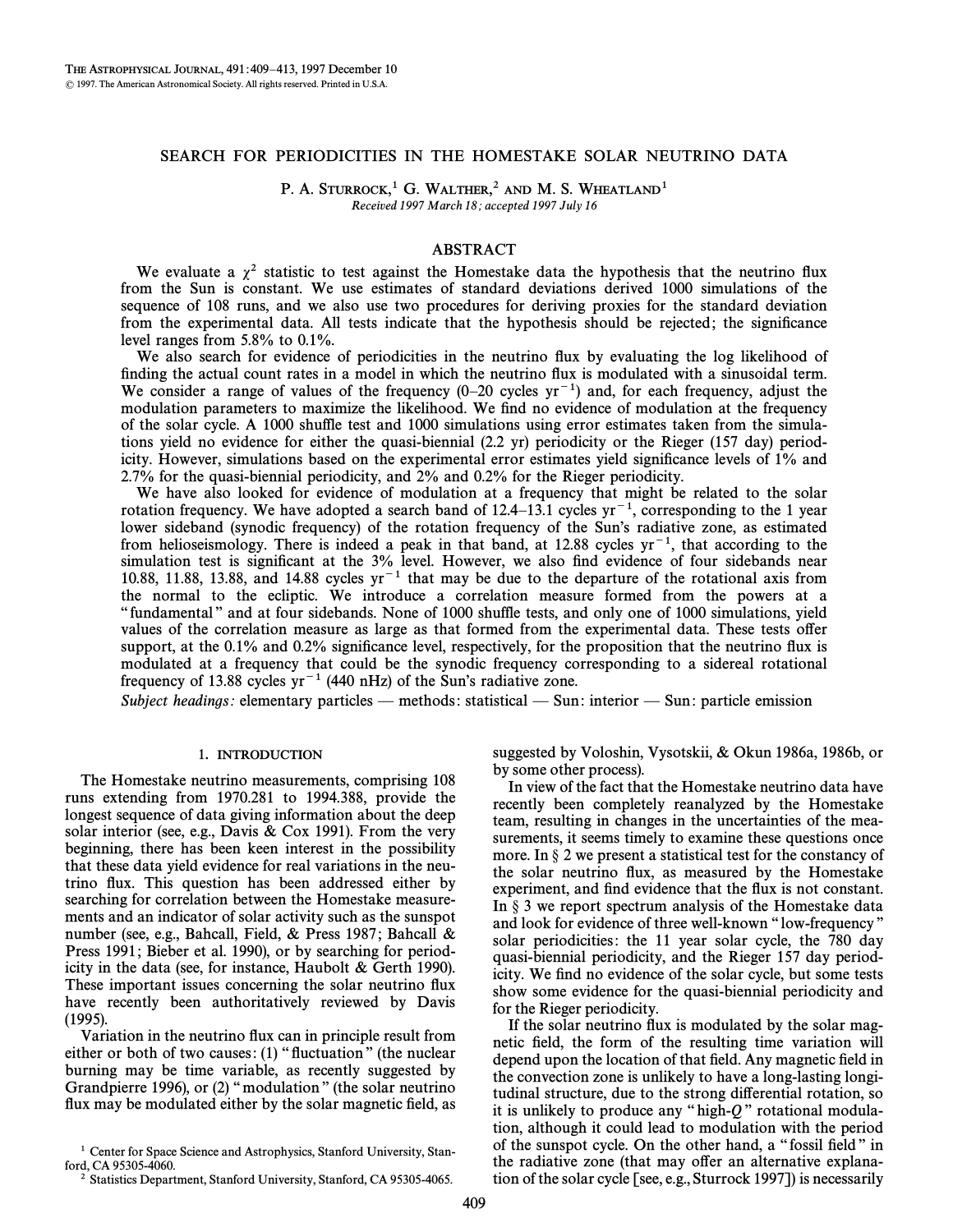long-lived and may therefore produce a high-Q rotational modulation of the neutrino flux. For this reason, it seems important to search for evidence of a high- $Q$  and "highfrequency" periodicity that may be related to the internal solar rotation of the Sun. Such a search is carried out in  $\S$  4.

The results of our analysis are discussed briefly in  $\S$  5.

## 2. TEST FOR TIME VARIATION

We can in principle determine whether the neutrino flux is time-varying by determining whether the scatter in measurements is significantly larger than we would expect if the flux were constant. B. Cleveland of the Homestake team has developed a code that can be used both to simulate the Homestake experiment and to analyze either data acquired by the actual experiment or data generated by the simulation (B. Cleveland 1996, private communication). Cleveland has generously provided us with a copy of this code, and Kenneth Lande has generously provided us with the results of their complete reanalysis of the Homestake data (K. Lande 1996, private communication).

We have used this code to generate 1000 simulations of the actual sequence of 108 runs, based on an assumed constant Ar production rate of 0.475 atoms  $day^{-1}$ , the value obtained by the Homestake team by their maximum likelihood analysis of the actual sequence of 108 runs. This code begins by simulating (for a given flux of neutrinos) the Poisson process that governs the creation of radioactive Ar atoms due to the conversion of Cl atoms. The code then simulates the known background radiation and the Poisson process of the decay of the Ar atoms, so producing a series of times at which detection events would be registered in the counter following the Ar extraction operation. The simulations generated by this code mimic the real experiment as accurately as possible. The exposure time, the experimental efficiencies of extracting and counting, the length of counting, the counter resolution, and the background radiation in the counter have all been chosen to be identical to those of each real run.

For each run of each simulation, the series of detection times was then analyzed with exactly the same maximum likelihood program that had been used to determine the production rate and the confidence limits for each run in the Homestake experiment. Each simulation ( $\alpha = 1, \ldots 1000$ ) therefore yields 108 estimates  $g_{i, s\alpha}$  ( $i = 1, \ldots 108$ ) of the production rate  $y_i$ , and similarly for  $y_i$  and  $n_i$ , the fower and upper 68% confidence limits, all measured in  $37$ Ar atoms , and similarly for  $f_i$  and  $h_i$ ,<br>lence limits, all measured.  $day^{-1}$ . We found that, for each run, the 1000 estimates of the production rate may be fitted approximately (but only approximately) to a Gaussian distribution. Hence, for each run, we could determine from the simulations a standard deviation  $\sigma_{i,s}$ . The departure from a Gaussian form is not  $\alpha$  crucial for the analysis in this section.

For simulation 
$$
\alpha
$$
, we may now form the  $\chi^2$  statistic.  
\n
$$
\Gamma_{\text{sa}} = \sum_{i} \left( \frac{g_{i,\text{sa}} - \bar{g}_{\text{sa}}}{\sigma_{i,\text{s}}} \right)^2, \tag{1}
$$

where  $\bar{g}_{s\alpha}$  is chosen to minimize the statistic. We also  $s_{s\alpha}$  is chosen to minimize the statistic. We compute the same statistic from the experimental data,

$$
\Gamma_e = \sum_{i} \left( \frac{g_{i,e} - \bar{g}_e}{\sigma_{i,s}} \right)^2, \tag{2}
$$

where  $\bar{g}_e$  is chosen to minimize this statistic. We find that where  $y_e$  is chosen to imminize this statistic. We find that  $\Gamma_e = 133.58$ . We find that 57 of the 1000 simulations give

values of  $\Gamma_{sa}$  larger than  $\Gamma_{e}$ , contradicting the "null hypothesis" that the neutrino flux is constant at a signifihypothesis" that the neutrino flux is constant at a significance level of 5.8%. For comparison, it is interesting to note that, for 107 degrees of freedom (dof), this value of the  $\chi^2$ statistic has a significance of 4.2%. The two estimates are quite close, even though the distribution of estimated values is not exactly Gaussian.

Bahcall  $&$  Press (1991) attached less significance to runs earlier than run 49, for reasons set out in their article. If we consider a reduced data set, namely, the 81 runs beginning at run 49, we find that 35 of 1000 simulations result in a value of  $\Gamma_{\alpha}$  larger than  $\Gamma_{e}$ , giving a significance level of  $3.6\%$ . When compared to a  $x^2$  distribution with 80 dof we 3.6%. When compared to a  $\chi^2$  distribution with 80 dof, we obtain a significance level of about 1.8%, so that the two estimates are once again similar.

We have also considered two "empirical" error estimates, which may be regarded as proxies for the standard deviation. We denote these by  $\sigma_{i,eq}$  and  $\sigma_{i,em}$ , defined as follows follows,

$$
\sigma_{i, ea} = \frac{1}{2} (h_{i, e} - f_{i, e})
$$
\n(3)

and

$$
\sigma_{i,m} = \max \left[ (g_{i,e} - f_{i,e}), (h_{i,e} - g_{i,e}) \right], \tag{4}
$$

where the subscripts ea denote "empirical, average," and the subscripts em denote "empirical, maximum." If we use the proxy ea (which was used by Bahcall et al. 1987), the experimental data yield the value  $\Gamma_{ea} = 219.01$ , and we find that none of the 1000 simulations (with the  $\sigma_{i,eq}$  given by the simulation) gives a larger value of the statistic, implying that the assumption of constant generation rate may be rejected at a significance level of  $0.1\%$ . In considering the "reduced" data set, we find the same result. If we use the proxy em (which was used by Bieber et al. 1990), the experimental data yield the value  $\Gamma_{em} = 124.65$ , and we find that none of the 1000 simulations gives a larger value of the statistic, implying that the assumption of constant generation rate may be rejected at a significance level of  $0.1\%$ . The same result is obtained also for the reduced data set.

It is appropriate to inquire into the reason that two different uncertainty estimates lead to strikingly different significance estimates. We note (as has been pointed out by Bieber et al. 1990) that the empirical error estimates produced by the maximum likelihood procedure tend to be correlated with the estimated production rate, in that smaller error estimates are associated with smaller estimates of the production rate. The reason for this appears to be that the error estimates are obtained by integrating the likelihood function using a prior distribution that is restricted to the positive half-line; a small estimate of the production rate normally arises from a likelihood function that is concentrated near zero, but this also leads to a smaller error estimate. On the other hand, the frequentist error estimates obtained from the distribution of estimates generated by the simulations do not lead to such a correlation between production-rate estimates and error estimates; the error estimates derived from the simulations are determined by the various parameters of the experiment (such as exposure time).

In this context it is also interesting to note that the actual production rate estimates made by the Homestake team exhibit greater variability (i.e., have more large and more small values) than do the simulated data. The  $\chi^2$  statistic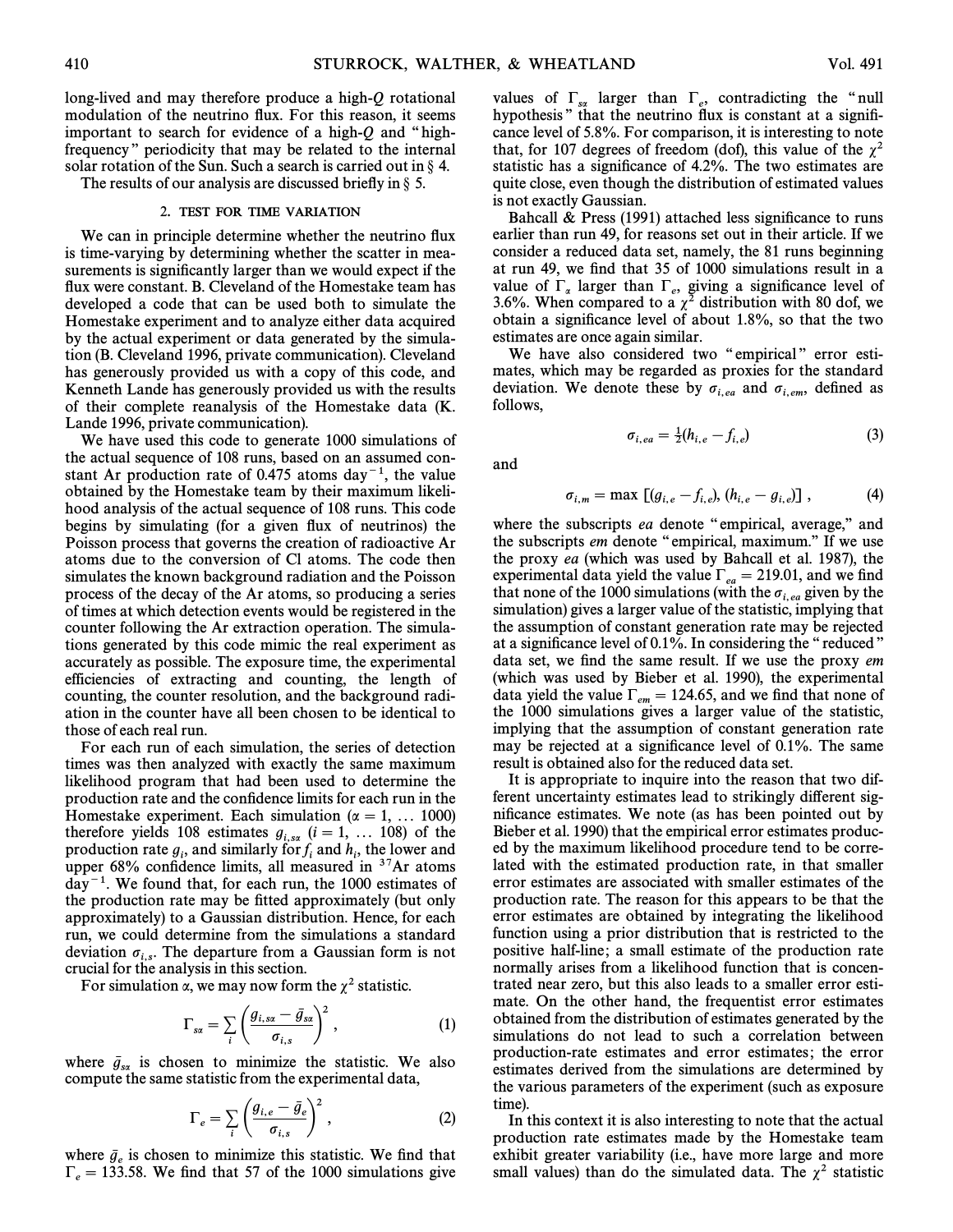(eq. [2]) is strongly affected by this difference in variability, since a small error estimate leads to a small term in the denominator of the corresponding term of the  $\chi^2$  formula. It appears, therefore, that the difference in estimated significance levels may be due in part to time variation of the Homestake data, as the test that uses the error estimates produced by the maximum likelihood procedure is more sensitive to time variation.

Although different procedures yield different error estimates, we may use any such set of error estimates, in conjunction with a Monte Carlo procedure, to arrive at a significance estimate. If two different estimates of the significance level of a test are both valid, the less stringent result is clearly compatible with the more stringent result, but the converse is not true. We therefore conclude that the null hypothesis that the neutrino flux is constant may be rejected at the 0.1% confidence level.

We have also repeated the analysis of this section assuming production rates of 0.45 atoms day<sup> $-1$ </sup> and 0.50 atoms  $day^{-1}$  for the simulations. The results are substantially the same as those we obtained with 0.475 atoms  $day^{-1}$ , showing that the results are not sensitive to the assumed production rate.

#### 3. LOW-FREQUENCY SPECTRUM ANALYSIS

One may use spectrum analysis as an attempt to characterize a time-varying series. If any periodicity is discovered, one may then seek to relate that periodicity to a known solar periodic process. The usual procedure for assessing the strength of the case that an apparent periodicity is real is to determine the probability that it could appear by chance.

We have carried out a spectrum analysis of the Homestake neutrino data over a wide range of frequencies, which we measure in cycles per year unless otherwise specified. However, since we are searching for evidence of specific frequencies, it is convenient to discuss our results in two sections dealing (in the next section) with high-frequency periodicities (comparable to the Sun's rotation frequency) and (in this section) with low-frequency periodicities. In each section, we first look for prima facie evidence that a suspected periodicity is present, and if it appears to be present, we then proceed to assess the significance of that periodicity.

In this section we search for three known low-frequency solar periodicities. One of these is the familiar solar cycle with a period of about 11 years, or, equivalently, a frequency close to 0.09 cycles  $yr^{-1}$ . The second is the quasibiennial periodicity (see, e.g., Nesme-Ribes et al. 1993), which has a period in the range  $730-810$  days (frequency =  $0.45\text{-}0.50$  cycles yr<sup>-1</sup>). (Sakurai 1979, 1981 has previously presented evidence that this periodicity is present in the Homestake data.) The third is the "Rieger" periodicity (Rieger et al. 1984; Bai & Sturrock 1987), which has a period in the range 152–159 days (frequency  $= 2.30$ – 2.40 cycles  $yr^{-1}$ ).

The Homestake data comprise (for each run) the "begin" date  $t_{b,i}$ , the "finish" date  $t_{f,i}$ , and the estimates  $f_{i,e}, g_{i,e}$ , and  $h_{i,e}$ , the impair date  $if_{j,i}$ , and the estimates  $f_{i,e}$ ,  $g_{i,e}$ , and the is not have that it is not have that it is not have not have not have not have not have not have not have not have not have not have not ha possible to generate a meaningful estimate of the spectrum of the neutrino generation rate by a simple Fourier transform procedure. We therefore use the maximum likelihood estimation procedure (see, for instance, Bevington  $& Robin$ son 1992).

The log likelihood  $\Lambda$  of a series of events is defined as

$$
\Lambda = \ln L = \sum_{i} \ln p_i , \qquad (5)
$$

where  $p_i$  represent the probabilities of the events under consideration. We estimate the likelihood of the actual events occurring in a model in which the <sup>37</sup>Ar generation rate,  $\gamma(t)$ , has the form

$$
\gamma_m(t) = C + A \cos(2\pi vt) + B \sin(2\pi vt) \,. \tag{6}
$$

The expected value of the count rate for each run may be found from

$$
g_{i,m} = \frac{\int_{t_{b,i}}^{t_{f,i}} \gamma_m(t) e^{-\lambda(t_{f,i}-t)} dt}{\lambda^{-1} (1 - e^{-\lambda(t_{f,i}-t_{b,i})})}, \qquad (7)
$$

since  $37$ Ar atoms decay (with a time constant  $\lambda$  of 0.0198  $day^{-1}$ , corresponding to a half-life of 35 days), and Homestake estimates of the count rate are based on the assumption that the neutrino flux is constant during the run. The probabilities  $p_i$  are therefore expressible as

$$
p_i = P_i(g_{i,e}|A, B, C, v) . \tag{8}
$$

For given experimental data and for each value of the frequency  $\nu$ , we choose  $A$ ,  $B$ , and  $C$  to maximize the likelihood, subject, however, to the restriction that  $A^2 + B^2 \le C^2$  to ensure that the generation rate is nonnegative. We then determine the likelihood  $\Lambda$  that the data would be produced by those values of  $A$ ,  $B$ , and  $C$  (more precisely, we determined the increase in log likelihood from the best fit with  $A = B = 0$ ).

As in  $\S 2$ , we represent the probability distribution in equation (8) as a Gaussian distribution with standard deviation  $\sigma_{i,s}$ , so that equation (5) may be expressed as<br>  $A = \frac{1}{\sqrt{2}} \sum_{s} \left( \frac{g_{i,e} - g_{i,m}}{g_{i,e} - g_{i,m}} \right)^2$ 

$$
\Lambda = -\frac{1}{2} \sum_{i} \left( \frac{g_{i,e} - g_{i,m}}{\sigma_{i,s}} \right)^2.
$$
 (9)

To facilitate the comparison of di†erent log likelihood estimates, it has been convenient to normalize them so that each has a mean value of unity. For convenience, we refer to the normalized log likelihood as the "power." The normalization was carried out for the 2000 log likelihood estimates computed over the frequency range  $0-20$  cycles yr<sup>-1</sup> in steps of 0.01 cycles  $yr^{-1}$ . The precise definition of the likelihood used in these calculations is not crucial, since we do not propose to read off significance estimates directly from the heights of the peaks in the spectrum.

In examining the spectrum in the neighborhood of the frequency of the solar cycle (0.09 cycles  $yr^{-1}$ ), we find no evidence of a peak. This is compatible with the analysis of Haubolt  $\&$  Gerth (1990) and with the recent result that there is no evidence of the solar cycle in the Kamiokande data (Fukuda et al. 1996), but appears to be incompatible with the analysis of Bahcall  $&$  Press (1991), who found that the neutrino flux is anticorrelated with solar activity.

In examining the spectrum in the search band of the quasi-biennial periodicity, we find that there is indeed a peak with power 2.58 at frequency 0.49, corresponding to a period of about 745 days.

We have adopted two procedures for obtaining distribution-free significance estimates. One is the "shuffle test" that was used by Bahcall  $&$  Press (1991) in their analysis of the Homestake data. We form many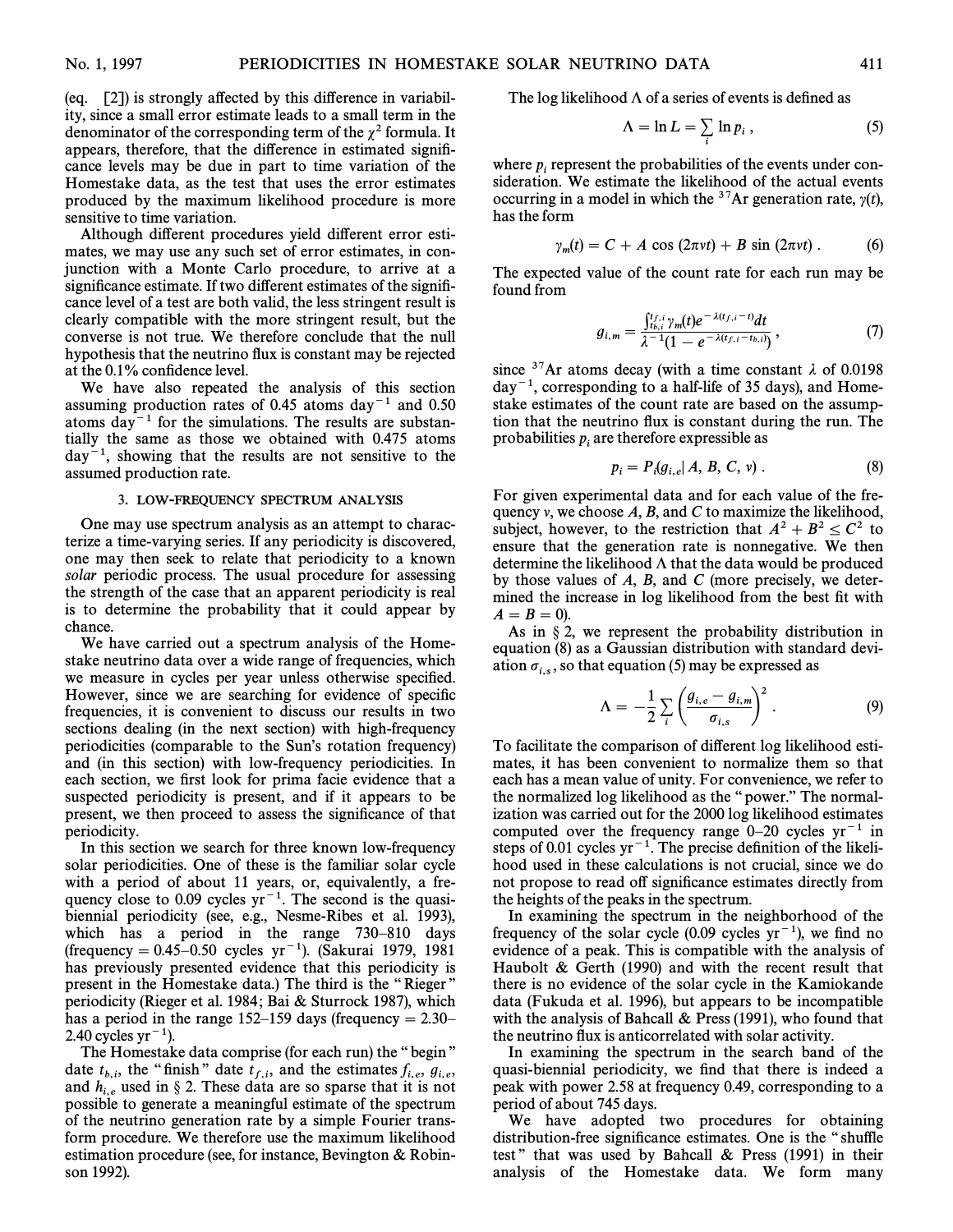" pseudosequences " by randomly changing the order of the runs (retaining for each run the duration, the dead time if any up to the beginning of the next run, the estimated count rate, and the error estimates), and then compute the spectrum for each pseudosequence formed in this way. (Note that we did not ensure nonnegativity in the shuffle test, as that would have been prohibitively demanding on our computer resources. However, we did carry out a short run of the shuffle test in which nonnegativity was ensured; the results differed little from a similar run that did not ensure nonnegativity.) We then determine the fraction of the total number of this hypothetical set of pseudosequences in which the power (unnormalized) exceeds that of the actual sequence in the search band  $0.45-0.50$  cycles yr<sup>-1</sup>. This fraction is found to be 13.1%, so that, according to this analysis, the apparent peak at the quasi-biennial frequency is not statistically significant.

The other procedure is to determine the fraction of the 1000 simulations for which the power in the search band exceeds the power of the peak in the actual spectrum. We find that, for the quasi-biennial periodicity, 133 of the 1000 simulations yielded a power larger than that of the actual spectrum, yielding a significance level of 13.4%.

We have applied the same procedure to the Rieger periodicity. The maximum power is found to be 3.11 at  $\nu = 2.32$ , corresponding to a period of about 157 days. The shuffle test, with a search band of 2.30–2.40 cycles  $yr^{-1}$ indicates that this peak is not significant. From the simulations, it appears to be significant at the 10% level.

Since the distribution of count-rate estimates from the simulations is not exactly Gaussian in form, we have also repeated these calculations with the assumption that the estimates are better represented by a Cauchy distribution. This is known to be in general a more robust procedure. When this procedure is applied to the quasi-biennial periodicity, we do not find the peak to be significant. When it is applied to the Rieger periodicity, the significance level improves to 3.5%.

## 4. HIGH-FREQUENCY SPECTRUM ANALYSIS

We now examine the possibility that the solar neutrino flux may be modulated by inhomogeneities within the Sun, as discussed in  $\S$  1. If the axis of rotation of the inhomogeneities were normal to the ecliptic, and if the fundamental (sidereal) rotational frequency were  $v_R$ , we could expect to  $\det$  or sideband or "synodic" frequency  $v_{R}$ , we could capped to<br>and its harmonics. We find from simulations that frequency and its harmonics. We find from simulations that frequencies of order 13 cycles  $yr^{-1}$  are difficult but not impossible to extract from the Homestake data, but any harmonics would be virtually impossible to extract. If the axis of rotation were to differ significantly from the normal to the ecliptic, we might also detect the fundamental frequency and possibly also the upper sideband  $v_R + 1$ . If the linkomogeneity were to be localized to a small latitude band. inhomogeneity were to be localized to a small latitude band, there would be a seasonal variation in the modulation: this would lead to the appearance of the synodic frequency  $v_R$ And to sidebands of that frequency, such as  $v_R - 1 \pm 1$ <br>and possibly  $v = 1 \pm 2$  atc. (See e.g. Sturrock  $R_2$  Bai and possibly  $v_R - 1 \pm 2$ , etc. (See, e.g., Sturrock & Bai 1002) 1992.)

We argued in  $\S$  1 that a long-lived magnetic structure, which could lead to a high-Q modulation of the neutrino flux, is more likely to be found in the radiative zone than in the convection zone, since the latter exhibits strong differential rotation whereas the former is more nearly in rigid rotation. The SOHO MDI team (Kosovichev et al. 1997; see also Lang 1997) has recently derived an estimate of the internal rotation-rate profile of the Sun from the first few months of data. In the latitude band  $-30$  to  $+30$  and for normalized radius  $0.4-0.7$ , the estimated rotation rate is in the band  $425-435$  nHz. A recent analysis of Global Oscillation Network Group (GONG) data (Thompson et al. 1996) yields estimates in the band  $430-440$  nHz. Based on these estimates, we search for evidence of rotational modulation corresponding to a fundamental frequency  $v_R$  in the range 13.4–14.1 cycles  $yr^{-1}$ , which corresponds approximately to  $425-445$  nHz. We would expect the dominant component to have a frequency in the range  $12.4-13.1$ cycles  $yr^{-1}$ , and we therefore adopt this as our search band.

Figure 1 shows a plot of the power in the range  $10-15$ . We see that the biggest peak in this range, namely, a peak with  $S = 4.21$  at  $v = 12.88$ , falls within the search band. According to the shuffle test, there is a probability of 11.3% of finding such a peak in the search band by chance, and analysis of the simulations yields a corresponding probability of 3%. In view of the latter estimate, the peak seems interesting.

From inspection of Figure 1, we find evidence not only for a peak near 12.9 but also for peaks near 10.9, 11.9, 13.9, and 14.9. Specifically, we find the following peaks:  $S = 2.58$ at  $v = 10.83$ ,  $S = 3.43$  at  $v = 11.85$ ,  $S = 3.79$  at  $v = 13.85$ , and  $S = 2.13$  at  $v = 14.88$ . As we noted above, such sidebands can occur if the rotation axis is not normal to the ecliptic. We have therefore sought to assess the probability that such a group of five peaks, with spacing approximately  $\Delta v = 1$ , might occur by chance. This calls for something like a correlation analysis.

We have formed a "correlation index"  $\Gamma_5(v)$  by multi-<br>ving the powers at five frequencies with spacing  $\Delta v = 1$ . plying the powers at five frequencies with spacing  $\Delta v = 1$ :

$$
\Gamma_5(v) = S(v-2)S(v-1)S(v)S(v+1)S(v+2) \ . \tag{10}
$$

The result is shown in Figure 2. We see that there are three notable peaks of 68.20 at 11.85, 96.90 at 12.85, and 95.35 at 13.85. In 1000 shuffles, we find in the prescribed search band no peaks larger than the peak at 12.85. This indicates that the null hypothesis, that there is no periodicity with related



FIG. 1.—Spectrum of the Homestake neutrino data over the band  $\nu = 10-15$ , obtained by maximum likelihood analysis based on a Gaussian error distribution, the standard deviations being taken from the results of simulations. Arrows indicate the peaks at 10.83, 11.85, 12.88, 13.85, and 14.88.